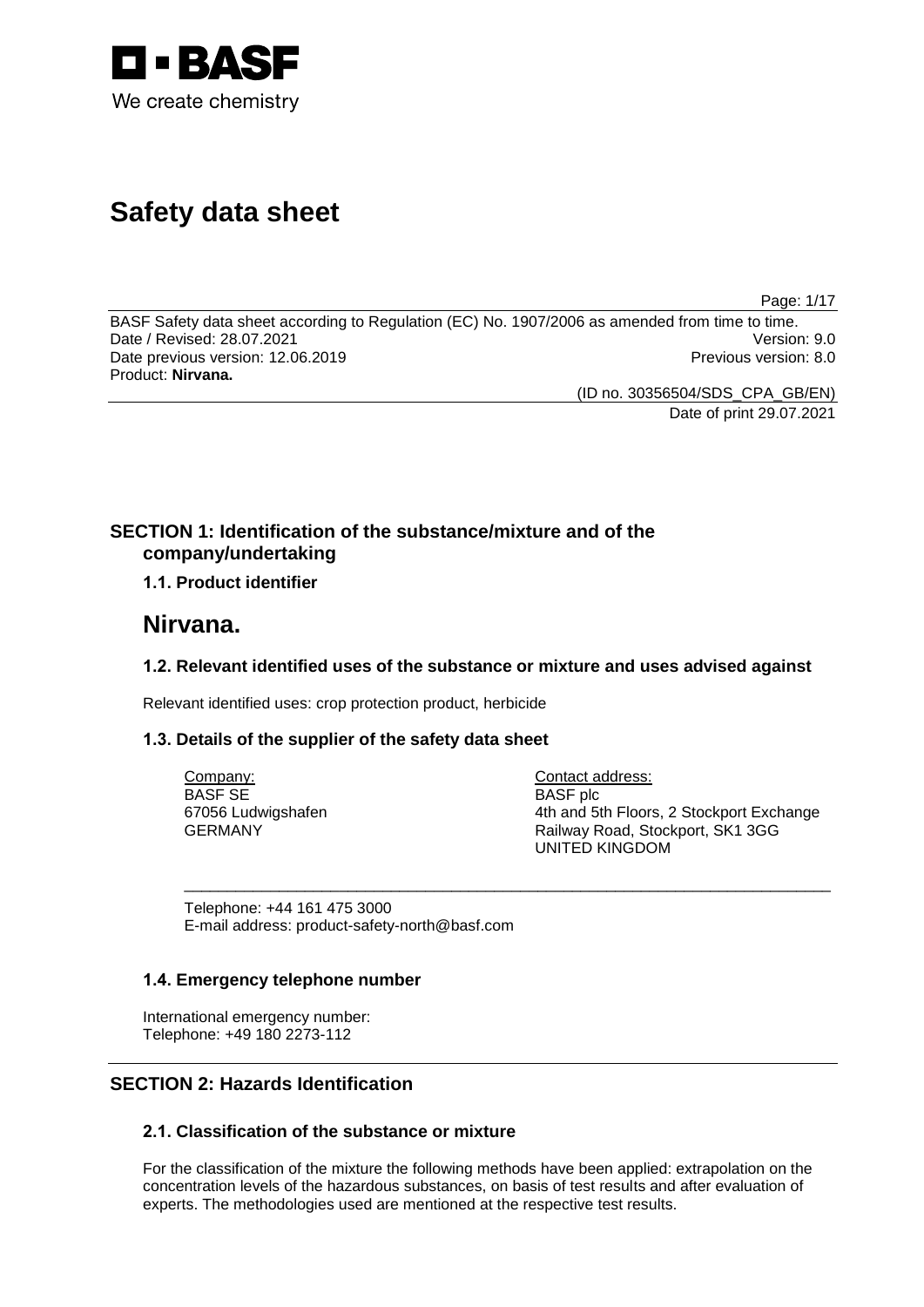Page: 2/17

BASF Safety data sheet according to Regulation (EC) No. 1907/2006 as amended from time to time. Date / Revised: 28.07.2021 Version: 9.0<br>Date previous version: 12.06.2019 Version: 9.0 Date previous version: 12.06.2019 Product: **Nirvana.**

> (ID no. 30356504/SDS\_CPA\_GB/EN) Date of print 29.07.2021

### According to Regulation (EC) No 1272/2008 [CLP]

| Skin Sens. 1B     | H317 May cause an allergic skin reaction.                  |
|-------------------|------------------------------------------------------------|
| Aquatic Acute 1   | H400 Very toxic to aquatic life.                           |
| Aquatic Chronic 1 | H410 Very toxic to aquatic life with long lasting effects. |

For the classifications not written out in full in this section the full text can be found in section 16.

# **2.2. Label elements**

Globally Harmonized System (GHS) in accordance with UK regulations.

Pictogram:



Signal Word: Warning

| <b>Hazard Statement:</b>               |                                                                                                                                                                                             |
|----------------------------------------|---------------------------------------------------------------------------------------------------------------------------------------------------------------------------------------------|
| H317                                   | May cause an allergic skin reaction.                                                                                                                                                        |
| H400                                   | Very toxic to aquatic life.                                                                                                                                                                 |
| H410                                   | Very toxic to aquatic life with long lasting effects.                                                                                                                                       |
| <b>EUH401</b>                          | To avoid risks to human health and the environment, comply with the<br>instructions for use.                                                                                                |
| <b>Precautionary Statement:</b>        |                                                                                                                                                                                             |
| P <sub>101</sub>                       | If medical advice is needed, have product container or label at hand.                                                                                                                       |
| P <sub>102</sub>                       | Keep out of reach of children.                                                                                                                                                              |
| P <sub>103</sub>                       | Read carefully and follow all instructions.                                                                                                                                                 |
| Precautionary Statements (Prevention): |                                                                                                                                                                                             |
| P <sub>261</sub>                       | Avoid breathing mist.                                                                                                                                                                       |
| P280                                   | Wear protective gloves/clothing/eye protection.                                                                                                                                             |
| P272                                   | Contaminated work clothing should not be allowed out of the workplace.                                                                                                                      |
| Precautionary Statements (Response):   |                                                                                                                                                                                             |
| P333 + P311                            | If skin irritation or rash occurs: Call a POISON CENTER or physician.                                                                                                                       |
| P303 + P352                            | IF ON SKIN (or hair): Wash with plenty of soap and water.                                                                                                                                   |
| P391                                   | Collect spillage.                                                                                                                                                                           |
| P363                                   | Wash contaminated clothing before reuse.                                                                                                                                                    |
| Precautionary Statements (Disposal):   |                                                                                                                                                                                             |
| P <sub>501</sub>                       | Dispose of contents/container to a licensed hazardous-waste disposal<br>contractor or collection site except for empty clean containers which can<br>be disposed of as non-hazardous waste. |

According to Regulation (EC) No 1272/2008 [CLP]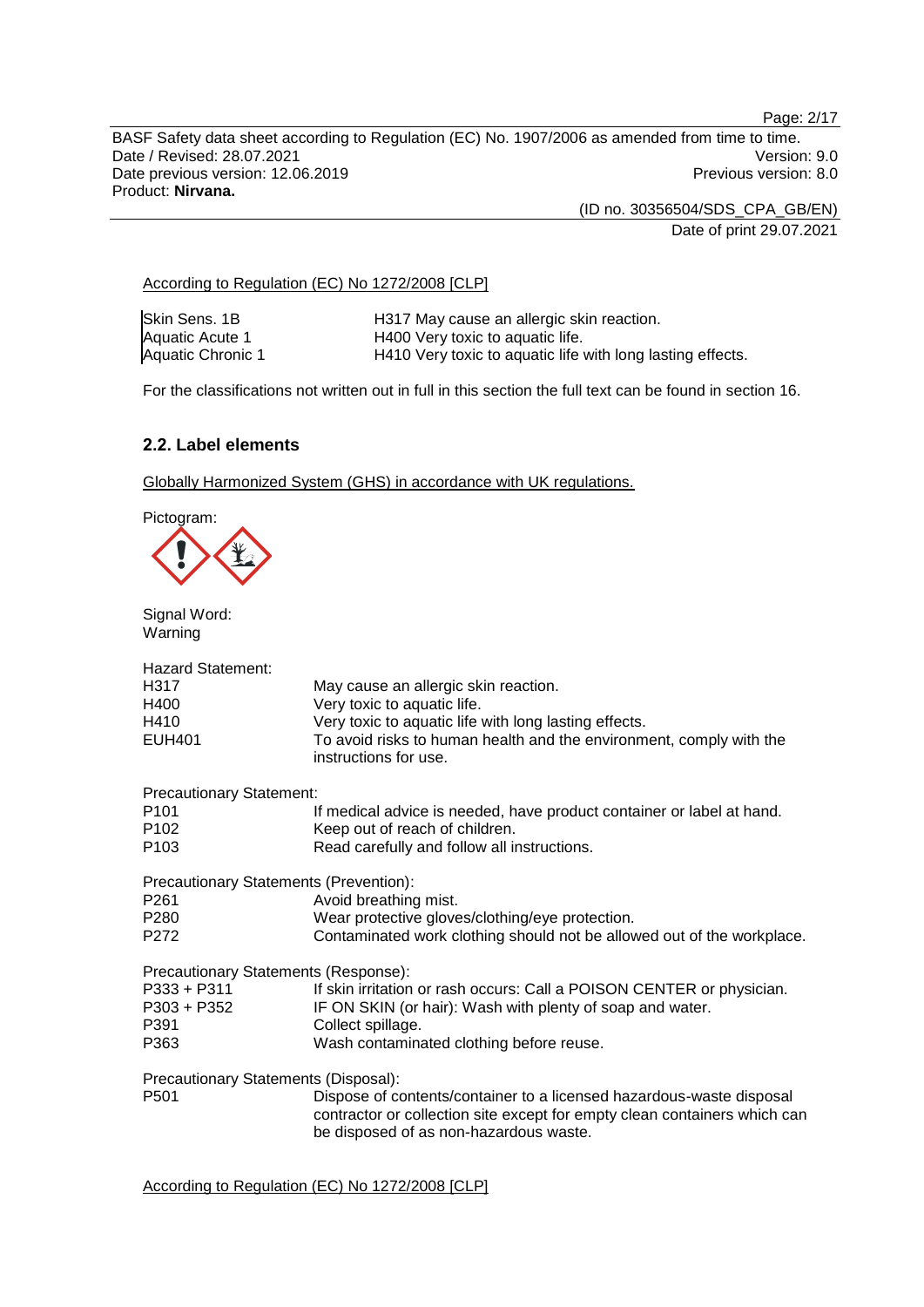Page: 3/17

BASF Safety data sheet according to Regulation (EC) No. 1907/2006 as amended from time to time. Date / Revised: 28.07.2021 Version: 9.0 Date previous version: 12.06.2019 **Previous version: 8.0** Previous version: 8.0 Product: **Nirvana.**

(ID no. 30356504/SDS\_CPA\_GB/EN)

Date of print 29.07.2021

Hazard determining component(s) for labelling: pendimethalin (ISO); N-(1-ethylpropyl)-2,6-dinitro-3,4-xylidine, imazamox (ISO); (RS)-2-(4-isopropyl-4-methyl-5-oxo-2-imidazolin-2-yl)-5 methoxymethylnicotinic acid

### **2.3. Other hazards**

According to Regulation (EC) No 1272/2008 [CLP]

See section 12 - Results of PBT and vPvB assessment.

If applicable information is provided in this section on other hazards which do not result in classification but which may contribute to the overall hazards of the substance or mixture.

# **SECTION 3: Composition/Information on Ingredients**

#### **3.1. Substances**

Not applicable

# **3.2. Mixtures**

Chemical nature

crop protection product, herbicide, Emulsifiable concentrate (EC)

Hazardous ingredients (GHS) according to Regulation (EC) No. 1272/2008

pendimethalin (ISO); N-(1-ethylpropyl)-2,6-dinitro-3,4-xylidine

| Content (W/W): 23.65 %      | Skin Sens. 1                                                                                                                                                                                     |
|-----------------------------|--------------------------------------------------------------------------------------------------------------------------------------------------------------------------------------------------|
| CAS Number: 40487-42-1      | Aquatic Acute 1                                                                                                                                                                                  |
| <b>EC-Number: 254-938-2</b> | Aquatic Chronic 1                                                                                                                                                                                |
| INDEX-Number: 609-042-00-X  | M-factor acute: 100                                                                                                                                                                              |
|                             | M-factor chronic: 10                                                                                                                                                                             |
|                             | H317. H400. H410                                                                                                                                                                                 |
|                             | Differing classification according to current<br>knowledge and the criteria given in Annex I of<br>Regulation (EC) No. 1272/2008<br>Skin Sens, 1B<br>Aquatic Acute 1<br><b>Aquatic Chronic 1</b> |

imazamox (ISO); (RS)-2-(4-isopropyl-4-methyl-5-oxo-2-imidazolin-2-yl)-5-methoxymethylnicotinic acid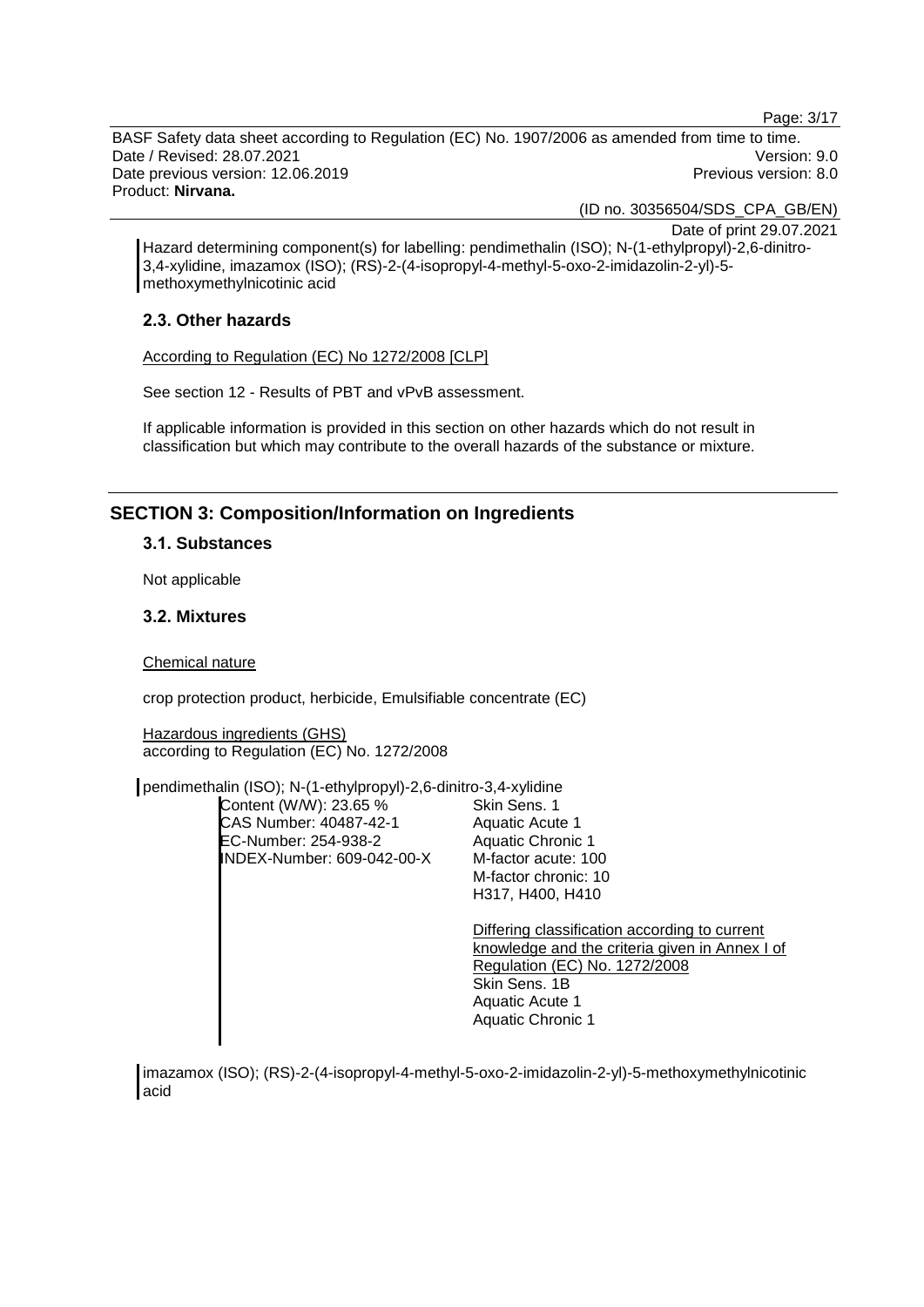Page: 4/17

BASF Safety data sheet according to Regulation (EC) No. 1907/2006 as amended from time to time. Date / Revised: 28.07.2021 Version: 9.0<br>Date previous version: 12.06.2019 Version: 9.0 Date previous version: 12.06.2019 Product: **Nirvana.**

(ID no. 30356504/SDS\_CPA\_GB/EN)

 $29.07.2021$ 

|                                                                                                                                                             | Date of print 2                                                                                                                                                                                                                                |
|-------------------------------------------------------------------------------------------------------------------------------------------------------------|------------------------------------------------------------------------------------------------------------------------------------------------------------------------------------------------------------------------------------------------|
| Content (W/W): 1.58 %<br>CAS Number: 114311-32-9                                                                                                            | Aquatic Acute 1<br><b>Aquatic Chronic 1</b><br>M-factor acute: 10<br>M-factor chronic: 10<br>H400, H410                                                                                                                                        |
| Hydrocarbons, C10-C13, aromatics, < 1% naphthalen                                                                                                           |                                                                                                                                                                                                                                                |
| Content (W/W): $<$ 50 %<br>REACH registration number: 01-<br>2119451097-39                                                                                  | Asp. Tox. 1<br><b>Aquatic Chronic 2</b><br>H304, H411<br><b>EUH066</b>                                                                                                                                                                         |
| Ammonium dodecylbenzenesulphonate                                                                                                                           |                                                                                                                                                                                                                                                |
| Content (W/W): $<$ 5 %<br>CAS Number: 1331-61-9<br>EC-Number: 215-559-8                                                                                     | Skin Corr./Irrit. 2<br>Eye Dam./Irrit. 2<br>H319, H315                                                                                                                                                                                         |
| ammonia %                                                                                                                                                   |                                                                                                                                                                                                                                                |
| Content (W/W): $< 0.5 \%$<br>CAS Number: 1336-21-6<br>EC-Number: 215-647-6<br>REACH registration number: 01-<br>2119488876-14<br>INDEX-Number: 007-001-01-2 | Skin Corr./Irrit. 1B<br>Eye Dam./Irrit. 1<br>STOT SE 3 (irr. to respiratory syst.)<br>Aquatic Acute 1<br><b>Aquatic Chronic 2</b><br>H335, H314, H411, H400<br>Specific concentration limit:<br>STOT SE 3, irr. to respiratory syst.: $>= 5\%$ |

For the classifications not written out in full in this section, including the hazard classes and the hazard statements, the full text is listed in section 16.

# **SECTION 4: First-Aid Measures**

# **4.1. Description of first aid measures**

Remove contaminated clothing.

Show container, label and/or safety data sheet to physician.

If inhaled:

Keep patient calm, remove to fresh air, seek medical attention.

On skin contact: Wash thoroughly with soap and water

On contact with eyes:

Wash affected eyes for at least 15 minutes under running water with eyelids held open.

On ingestion:

Immediately rinse mouth and then drink 200-300 ml of water, seek medical attention.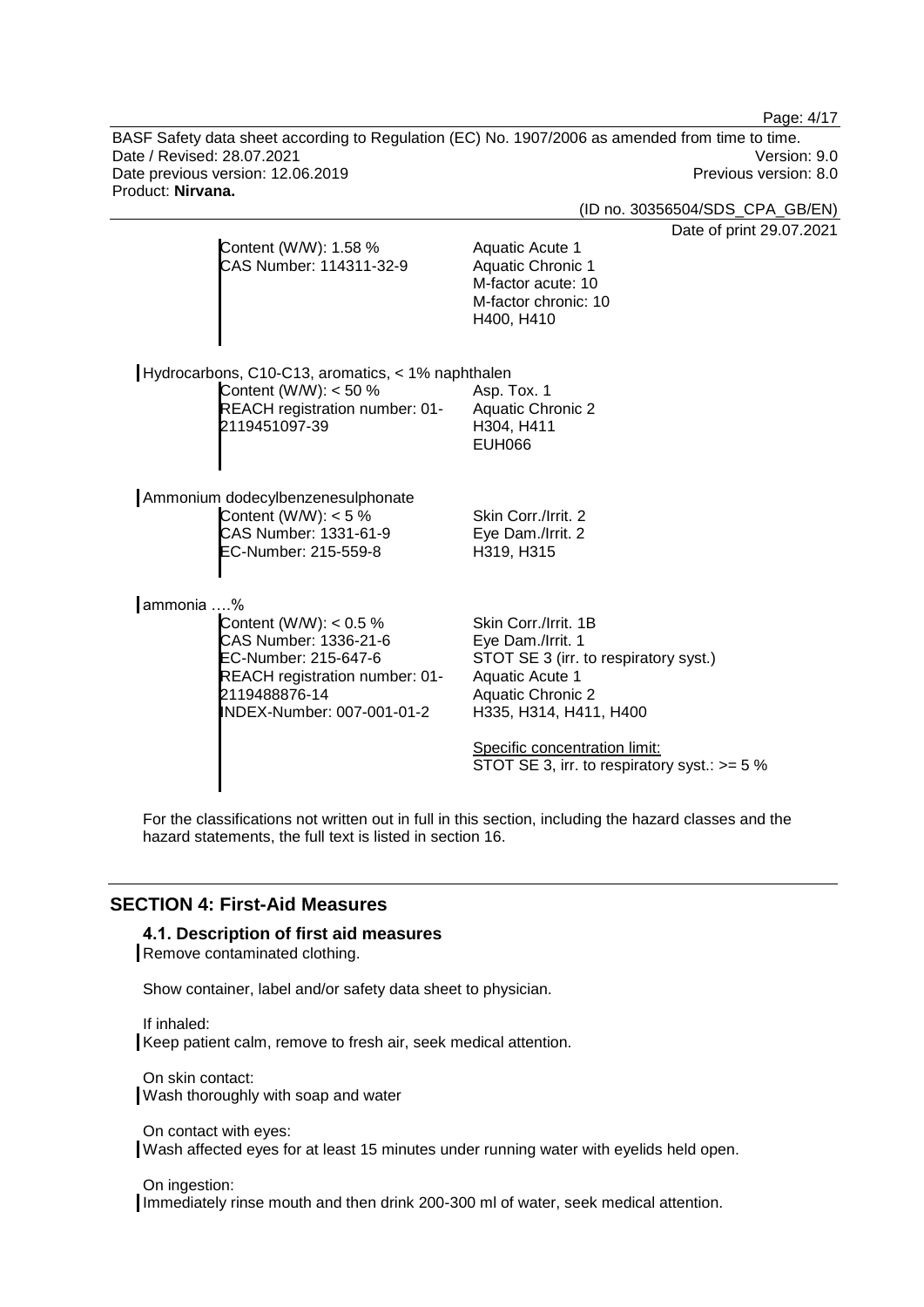Page: 5/17

BASF Safety data sheet according to Regulation (EC) No. 1907/2006 as amended from time to time. Date / Revised: 28.07.2021 Version: 9.0 Date previous version: 12.06.2019 **Previous version: 8.0** Previous version: 8.0 Product: **Nirvana.**

> (ID no. 30356504/SDS\_CPA\_GB/EN) Date of print 29.07.2021

# **4.2. Most important symptoms and effects, both acute and delayed**

Symptoms: Information, i.e. additional information on symptoms and effects may be included in the GHS labeling phrases available in Section 2 and in the Toxicological assessments available in Section 11., (Further) symptoms and / or effects are not known so far

### **4.3. Indication of any immediate medical attention and special treatment needed**

Treatment: Treat according to symptoms (decontamination, vital functions), no known specific antidote.

# **SECTION 5: Fire-Fighting Measures**

#### **5.1. Extinguishing media**

Suitable extinguishing media: carbon dioxide, foam, dry powder, water spray

#### **5.2. Special hazards arising from the substance or mixture**

Endangering substances: carbon monoxide, hydrogen chloride, Carbon dioxide, nitrogen oxides, sulfur oxides, halogenated compounds

Advice: The substances/groups of substances mentioned can be released in case of fire.

### **5.3. Advice for fire-fighters**

Special protective equipment: Wear self-contained breathing apparatus and chemical-protective clothing.

#### Further information:

In case of fire and/or explosion do not breathe fumes. Keep containers cool by spraying with water if exposed to fire. Collect contaminated extinguishing water separately, do not allow to reach sewage or effluent systems. Dispose of fire debris and contaminated extinguishing water in accordance with official regulations.

# **SECTION 6: Accidental Release Measures**

#### **6.1. Personal precautions, protective equipment and emergency procedures**

Use personal protective clothing. Avoid contact with the skin, eyes and clothing. Do not breathe vapour/spray.

#### **6.2. Environmental precautions**

Do not discharge into the subsoil/soil. Do not discharge into drains/surface waters/groundwater.

Do not allow contamination of public drains or surface or ground waters. Inform local water plc if spillage enters drains and the Environment Agency (England & Wales), the Scottish Environmental Protection Agency (Scotland), or the Environment and Heritage Service (Northern Ireland) if it enters surface or ground waters. Keep people and animals away.

#### **6.3. Methods and material for containment and cleaning up**

For small amounts: Pick up with suitable absorbent material (e.g. sand, sawdust, general-purpose binder, kieselguhr).

For large amounts: Dike spillage. Pump off product.

Dispose of absorbed material in accordance with regulations. Collect waste in suitable containers, which can be labeled and sealed. Clean contaminated floors and objects thoroughly with water and detergents, observing environmental regulations. Wear suitable protective equipment.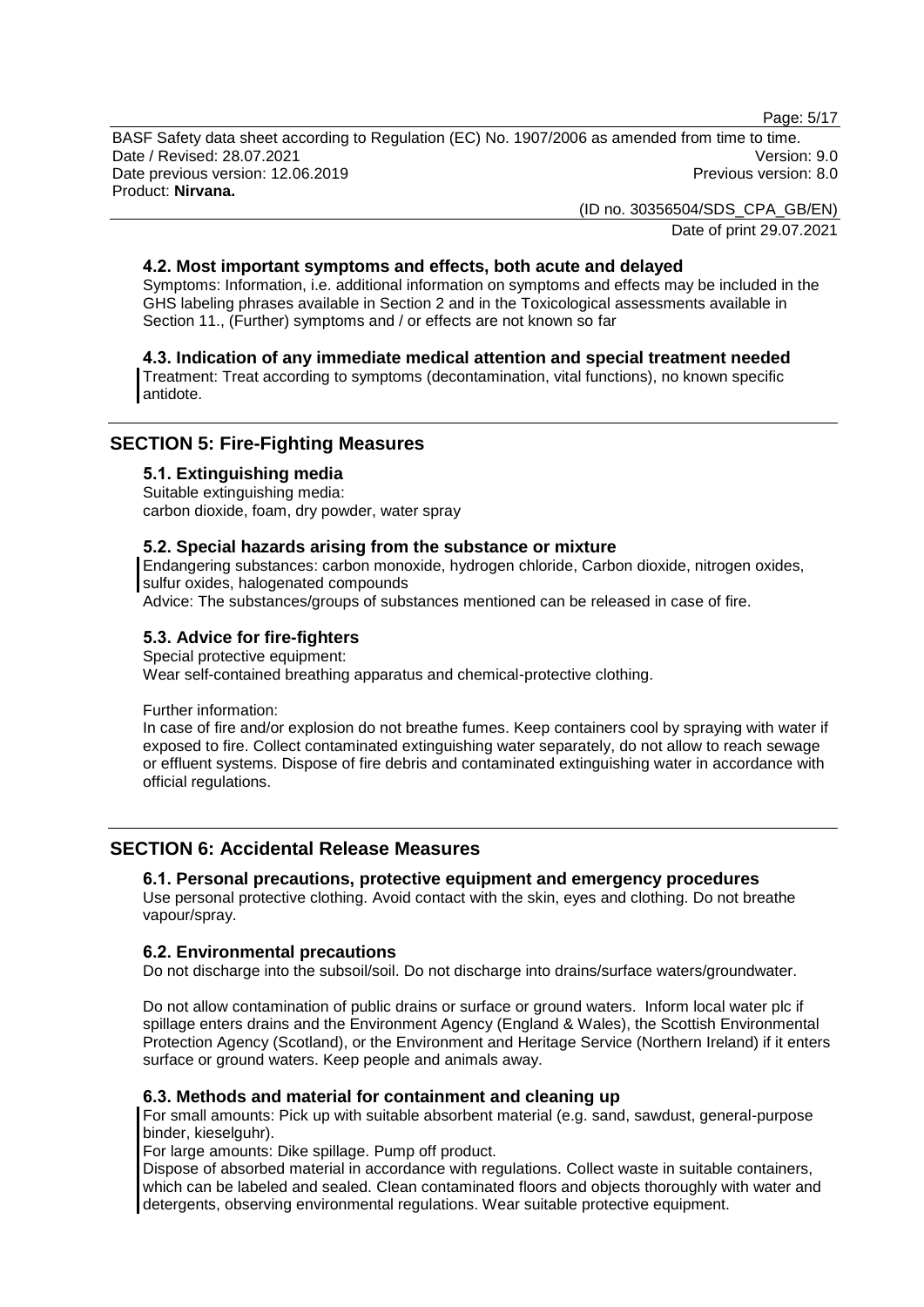Page: 6/17

BASF Safety data sheet according to Regulation (EC) No. 1907/2006 as amended from time to time. Date / Revised: 28.07.2021 Version: 9.0 Date previous version: 12.06.2019 **Previous version: 8.0** Previous version: 8.0 Product: **Nirvana.**

> (ID no. 30356504/SDS\_CPA\_GB/EN) Date of print 29.07.2021

# **6.4. Reference to other sections**

Information regarding exposure controls/personal protection and disposal considerations can be found in section 8 and 13.

# **SECTION 7: Handling and Storage**

# **7.1. Precautions for safe handling**

No special measures necessary if stored and handled correctly. Ensure thorough ventilation of stores and work areas. When using do not eat, drink or smoke. Hands and/or face should be washed before breaks and at the end of the shift.

#### Protection against fire and explosion:

Prevent electrostatic charge - sources of ignition should be kept well clear - fire extinguishers should be kept handy. Vapours may form ignitable mixture with air.

### **7.2. Conditions for safe storage, including any incompatibilities**

Segregate from foods and animal feeds. Further information on storage conditions: Keep away from heat. Protect from direct sunlight.

Protect from temperatures below: -10 °C

Changes in the properties of the product may occur if substance/product is stored below indicated temperature for extended periods of time.

Protect from temperatures above: 40 °C

Changes in the properties of the product may occur if substance/product is stored above indicated temperature for extended periods of time.

# **7.3. Specific end use(s)**

For the relevant identified use(s) listed in Section 1 the advice mentioned in this section 7 is to be observed.

# **SECTION 8: Exposure Controls/Personal Protection**

### **8.1. Control parameters**

Components with occupational exposure limits

90-12-0: Naphthalene, 1-methyl-Skin Designation (Directive 2004/37/EC) The substance can be absorbed through the skin. 91-57-6: 2-methylnaphthalene Skin Designation (Directive 2004/37/EC) The substance can be absorbed through the skin.

Refer to the current edition of HSE Guidance Note EH40 Occupational Exposure Limits (United Kingdom). For normal use and handling refer to the product label/leaflet.

# **8.2. Exposure controls**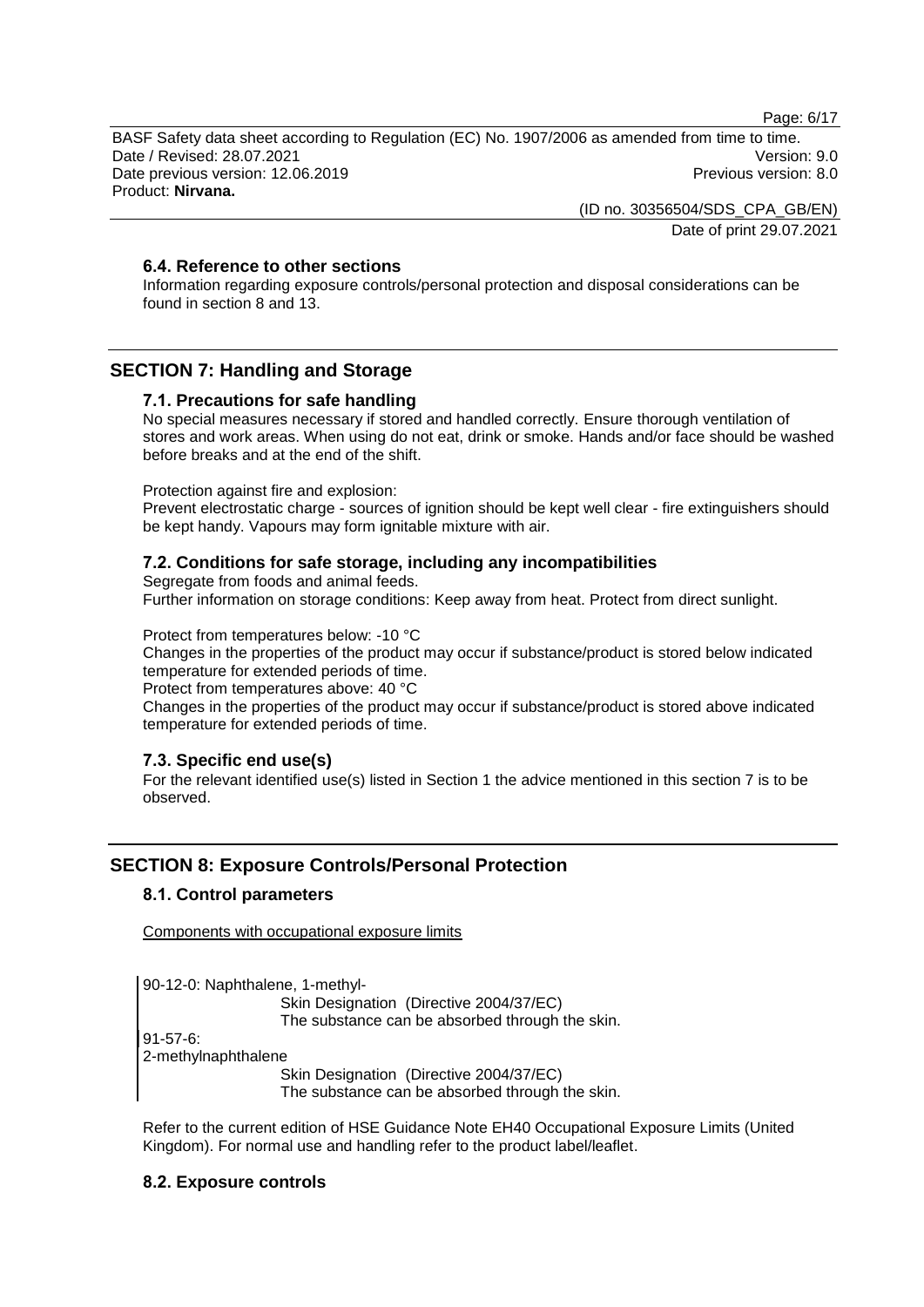Page: 7/17

BASF Safety data sheet according to Regulation (EC) No. 1907/2006 as amended from time to time. Date / Revised: 28.07.2021 Version: 9.0 Date previous version: 12.06.2019 **Previous version: 8.0** Previous version: 8.0 Product: **Nirvana.**

(ID no. 30356504/SDS\_CPA\_GB/EN)

Date of print 29.07.2021

### Personal protective equipment

#### Respiratory protection:

Suitable respiratory protection for higher concentrations or long-term effect: Combination filter for gases/vapours of organic, inorganic, acid inorganic and alkaline compounds (e.g. EN 14387 Type ABEK).

#### Hand protection:

Suitable chemical resistant safety gloves (EN ISO 374-1) also with prolonged, direct contact (Recommended: Protective index 6, corresponding > 480 minutes of permeation time according to EN ISO 374-1): E.g. nitrile rubber (0.4 mm), chloroprene rubber (0.5 mm), butyl rubber (0.7 mm) etc.

#### Eye protection:

Safety glasses with side-shields (frame goggles) (e.g. EN 166)

#### Body protection:

Body protection must be chosen depending on activity and possible exposure, e.g. apron, protecting boots, chemical-protection suit (according to EN 14605 in case of splashes or EN ISO 13982 in case of dust).

#### General safety and hygiene measures

The statements on personal protective equipment in the instructions for use apply when handling crop-protection agents in final-consumer packing. Wearing of closed work clothing is recommended. Store work clothing separately. Keep away from food, drink and animal feeding stuffs.

# **SECTION 9: Physical and Chemical Properties**

# **9.1. Information on basic physical and chemical properties**

| Form:<br>Colour:  | liquid<br>dark amber                                            |
|-------------------|-----------------------------------------------------------------|
| Odour:            | aromatic                                                        |
| Odour threshold:  |                                                                 |
|                   | Not determined due to potential<br>health hazard by inhalation. |
| pH value:         | approx. $5 - 7$                                                 |
|                   | (CIPAC standard water D, 1 %(m),                                |
|                   | 20 °C                                                           |
| Freezing point:   | approx. - 10 °C                                                 |
|                   | Information applies to the solvent.                             |
| Boiling range:    | approx. 244 - 292 °C                                            |
|                   | Information applies to the solvent.                             |
| Flash point:      |                                                                 |
|                   | Non-flammable.                                                  |
| Evaporation rate: |                                                                 |
|                   | not applicable                                                  |
| Flammability:     | not applicable                                                  |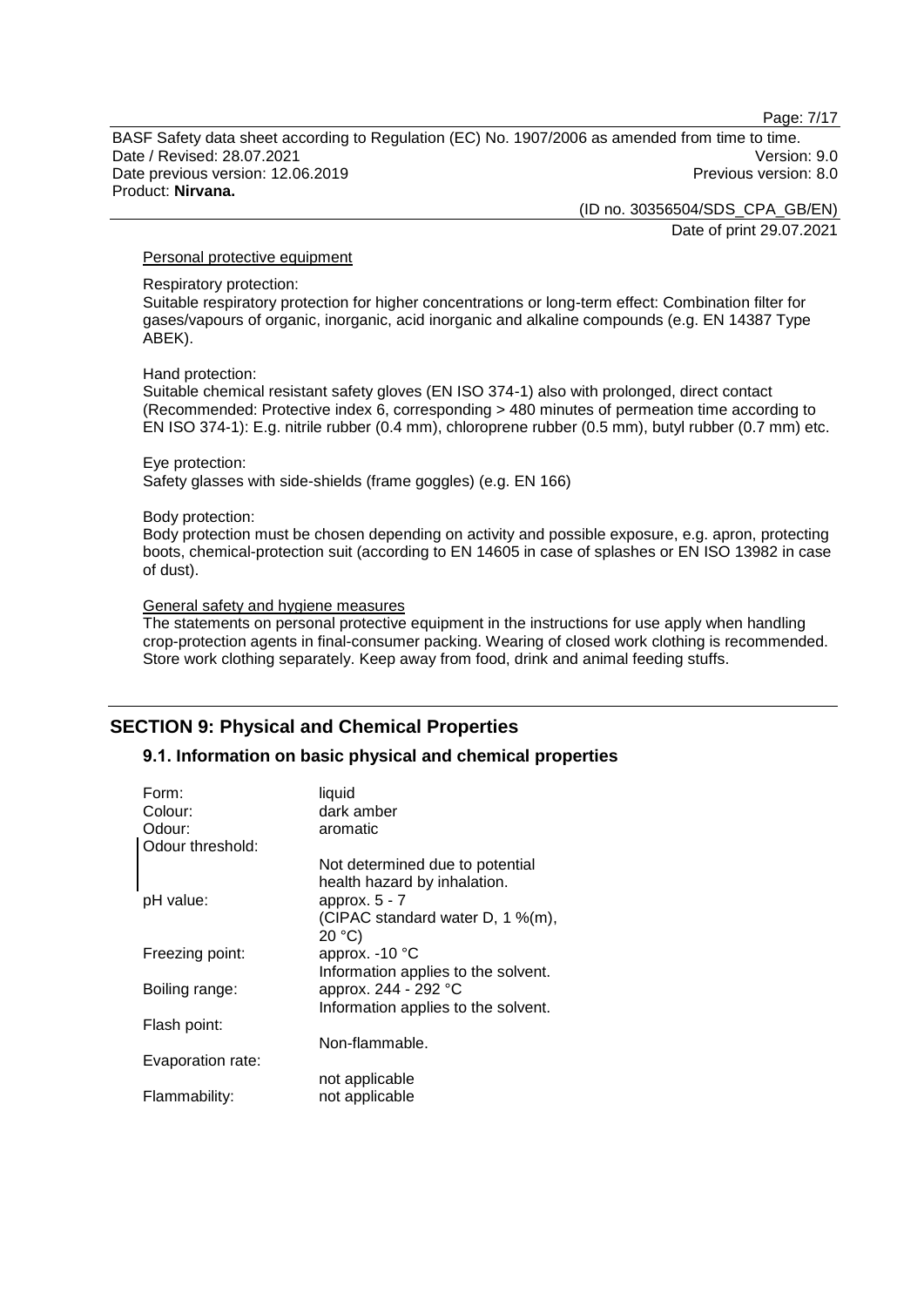BASF Safety data sheet according to Regulation (EC) No. 1907/2006 as amended from time to time. Date / Revised: 28.07.2021 Version: 9.0 Date previous version: 12.06.2019 **Previous version: 8.0** Previous version: 8.0 Product: **Nirvana.**

Date of print 29.07.2021 Lower explosion limit: As a result of our experience with this product and our knowledge of its composition we do not expect any hazard as long as the product is used appropriately and in accordance with the intended use. Upper explosion limit: As a result of our experience with this product and our knowledge of its composition we do not expect any hazard as long as the product is used appropriately and in accordance with the intended use.<br> $375 \text{ °C}$ Ignition temperature: 375 °C (Directive 92/69/EEC, A.15) Vapour pressure: approx. 0.06 hPa (38 °C) The statements are based on the properties of the individual components. Density: approx. 1.06 g/cm3 (20 °C) Relative vapour density (air): not applicable Solubility in water: emulsifiable Partitioning coefficient n-octanol/water (log Kow): not applicable Thermal decomposition: 220 °C, 600 kJ/kg, (DSC (OECD 113)) (onset temperature) 340 °C, 180 kJ/kg, (DSC (OECD 113)) (onset temperature) Not a substance liable to self-decomposition according to UN transport regulations, class 4.1. Viscosity, dynamic: 35 mPa.s  $(40 °C)$ (calculated (from kinematic viscosity)) 97 mPa.s  $(20 °C)$ Viscosity, kinematic: 33 mm2/s  $(40 °C)$ (OECD 114) Explosion hazard: not explosive (Directive 92/69/EEC, A.14) Fire promoting properties: not fire-propagating (Directive 2004/73/EC, A.21)

#### **9.2. Other information**

Other Information: If necessary, information on other physical and chemical parameters is indicated in this section.

# **SECTION 10: Stability and Reactivity**

#### **10.1. Reactivity**

No hazardous reactions if stored and handled as prescribed/indicated.

#### **10.2. Chemical stability**

The product is stable if stored and handled as prescribed/indicated.

Page: 8/17

(ID no. 30356504/SDS\_CPA\_GB/EN)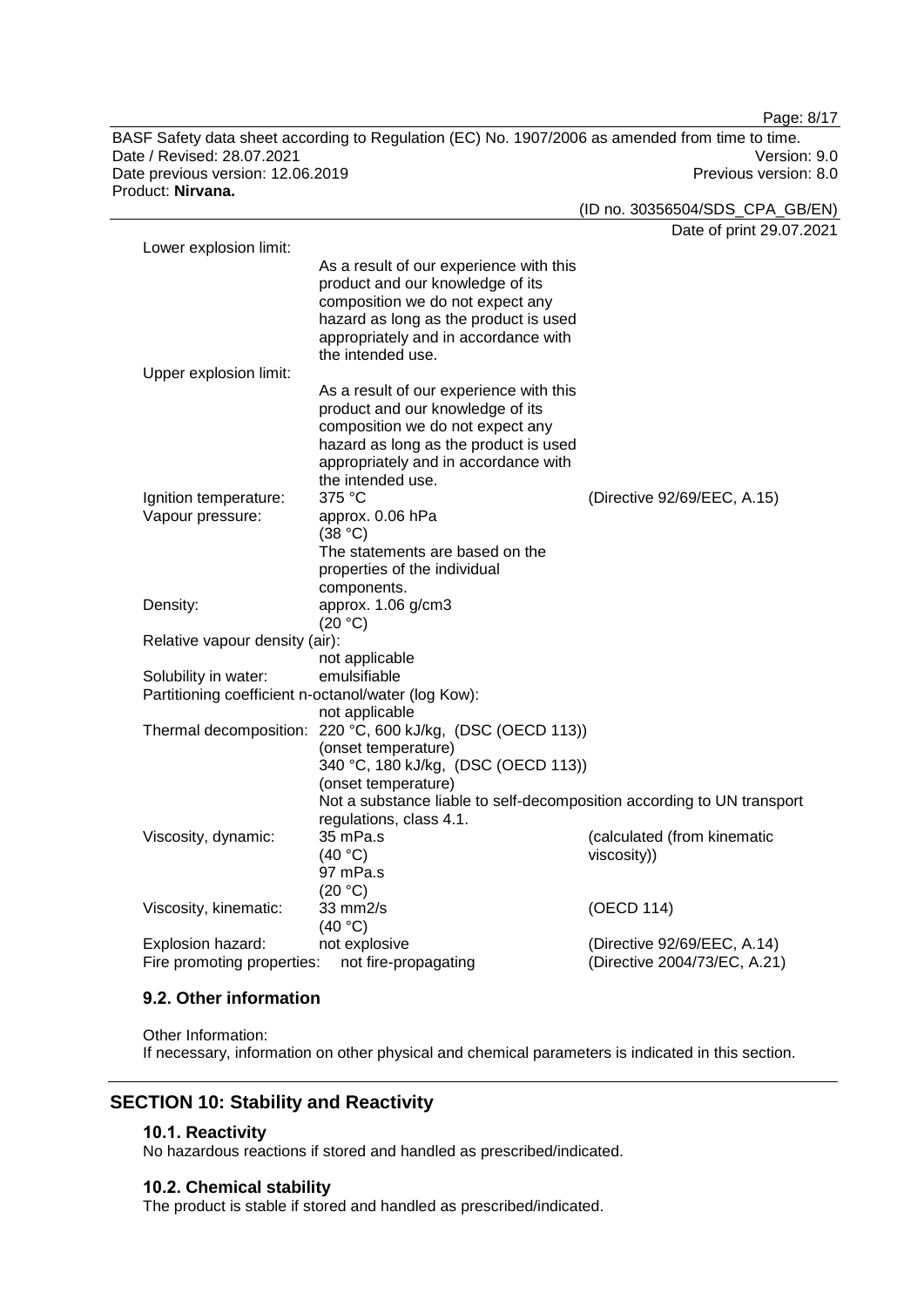Page: 9/17

BASF Safety data sheet according to Regulation (EC) No. 1907/2006 as amended from time to time. Date / Revised: 28.07.2021 Version: 9.0 Date previous version: 12.06.2019 **Previous version: 8.0** Previous version: 8.0 Product: **Nirvana.**

(ID no. 30356504/SDS\_CPA\_GB/EN)

Date of print 29.07.2021

# **10.3. Possibility of hazardous reactions**

No hazardous reactions if stored and handled as prescribed/indicated.

#### **10.4. Conditions to avoid**

See SDS section 7 - Handling and storage.

#### **10.5. Incompatible materials**

Substances to avoid: strong bases, strong acids, strong oxidizing agents

### **10.6. Hazardous decomposition products**

Hazardous decomposition products: No hazardous decomposition products if stored and handled as prescribed/indicated.

# **SECTION 11: Toxicological Information**

# **11.1. Information on toxicological effects**

#### Acute toxicity

Assessment of acute toxicity: Virtually nontoxic after a single ingestion. Virtually nontoxic after a single skin contact. Virtually nontoxic by inhalation.

Experimental/calculated data: LD50 rat (oral): > 2,000 mg/kg (OECD Guideline 423)

LC50 rat (by inhalation): > 5.0 mg/l 4 h (OECD Guideline 403) No mortality was observed. An aerosol was tested.

LD50 rat (dermal): > 2,000 mg/kg No mortality was observed.

#### Irritation

Assessment of irritating effects: Not irritating to the skin. Not irritating to the eyes.

Experimental/calculated data: Skin corrosion/irritation rabbit: non-irritant (OECD Guideline 404)

Serious eye damage/irritation rabbit: non-irritant (OECD Guideline 405)

Respiratory/Skin sensitization

Assessment of sensitization: Sensitization after skin contact possible.

Experimental/calculated data: Mouse Local Lymph Node Assay (LLNA) mouse: sensitizing (OECD Guideline 429)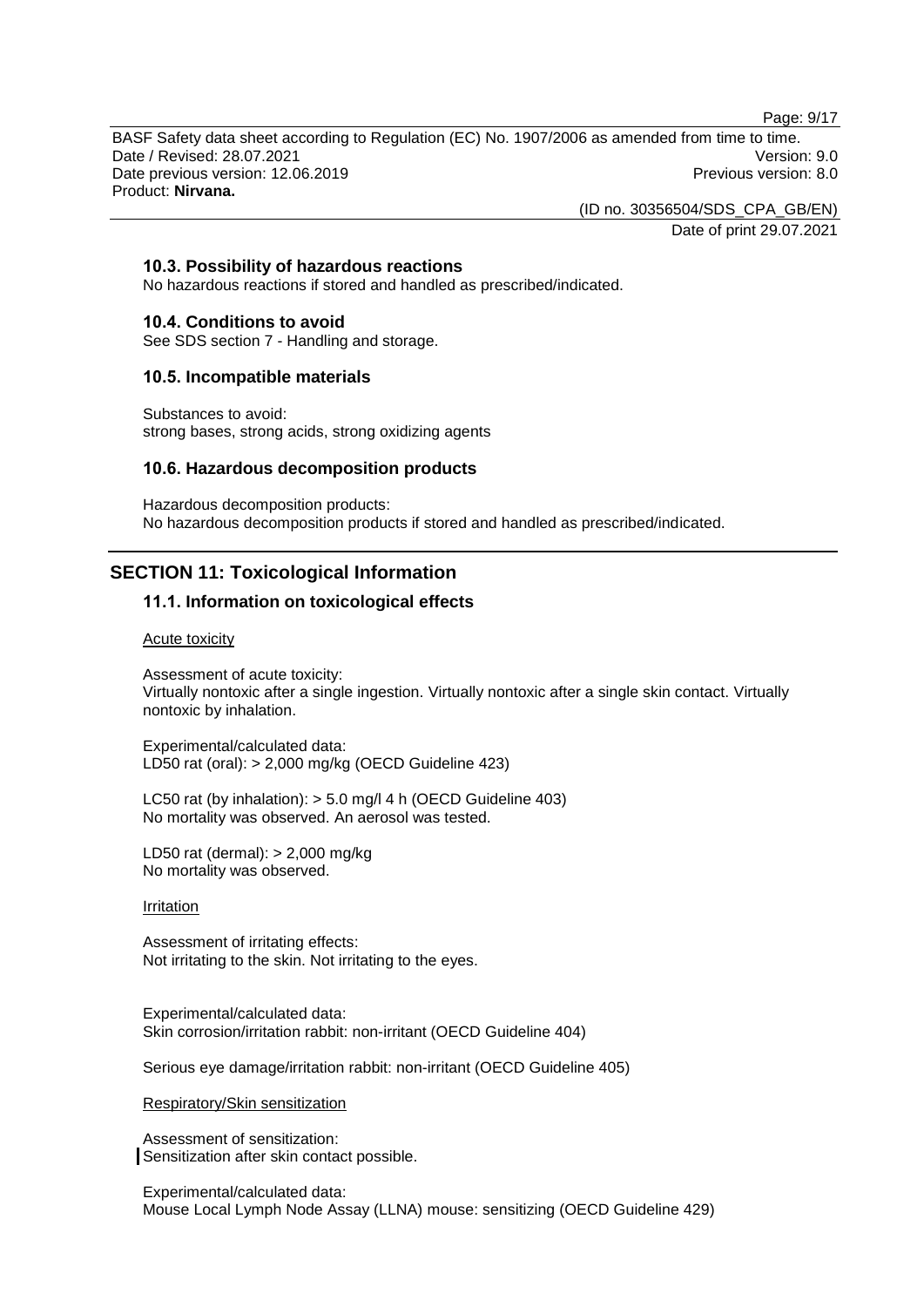Page: 10/17

BASF Safety data sheet according to Regulation (EC) No. 1907/2006 as amended from time to time. Date / Revised: 28.07.2021 Version: 9.0 Date previous version: 12.06.2019 **Previous version: 8.0** Previous version: 8.0 Product: **Nirvana.**

(ID no. 30356504/SDS\_CPA\_GB/EN)

Date of print 29.07.2021

#### Germ cell mutagenicity

Assessment of mutagenicity:

The product has not been tested. The statement has been derived from the properties of the individual components. Mutagenicity tests revealed no genotoxic potential.

#### **Carcinogenicity**

Assessment of carcinogenicity:

The product has not been tested. The statement has been derived from the properties of the individual components.

*Information on: pendimethalin (ISO); N-(1-ethylpropyl)-2,6-dinitro-3,4-xylidine Assessment of carcinogenicity:*

*In long-term studies in rats the substance induced thyroid tumors. The effect is caused by an animal specific mechanism that has no human counter part. In long-term studies in mice in which the substance was given by feed, a carcinogenic effect was not observed.*

#### Reproductive toxicity

----------------------------------

Assessment of reproduction toxicity:

The product has not been tested. The statement has been derived from the properties of the individual components. The results of animal studies gave no indication of a fertility impairing effect.

#### Developmental toxicity

#### Assessment of teratogenicity:

The product has not been tested. The statement has been derived from the properties of the individual components. Animal studies gave no indication of a developmental toxic effect at doses that were not toxic to the parental animals.

#### Specific target organ toxicity (single exposure)

Assessment of STOT single:

Based on the available information there is no specific target organ toxicity to be expected after a single exposure.

Remarks: The product has not been tested. The statement has been derived from the properties of the individual components.

Repeated dose toxicity and Specific target organ toxicity (repeated exposure)

Assessment of repeated dose toxicity:

The product has not been tested. The statement has been derived from the properties of the individual components.

*Information on: pendimethalin (ISO); N-(1-ethylpropyl)-2,6-dinitro-3,4-xylidine Assessment of repeated dose toxicity:*

*No substance-specific organtoxicity was observed after repeated administration to animals. Adaptive effects were observed after repeated exposure in animal studies.*

*Information on: ammonia ….%*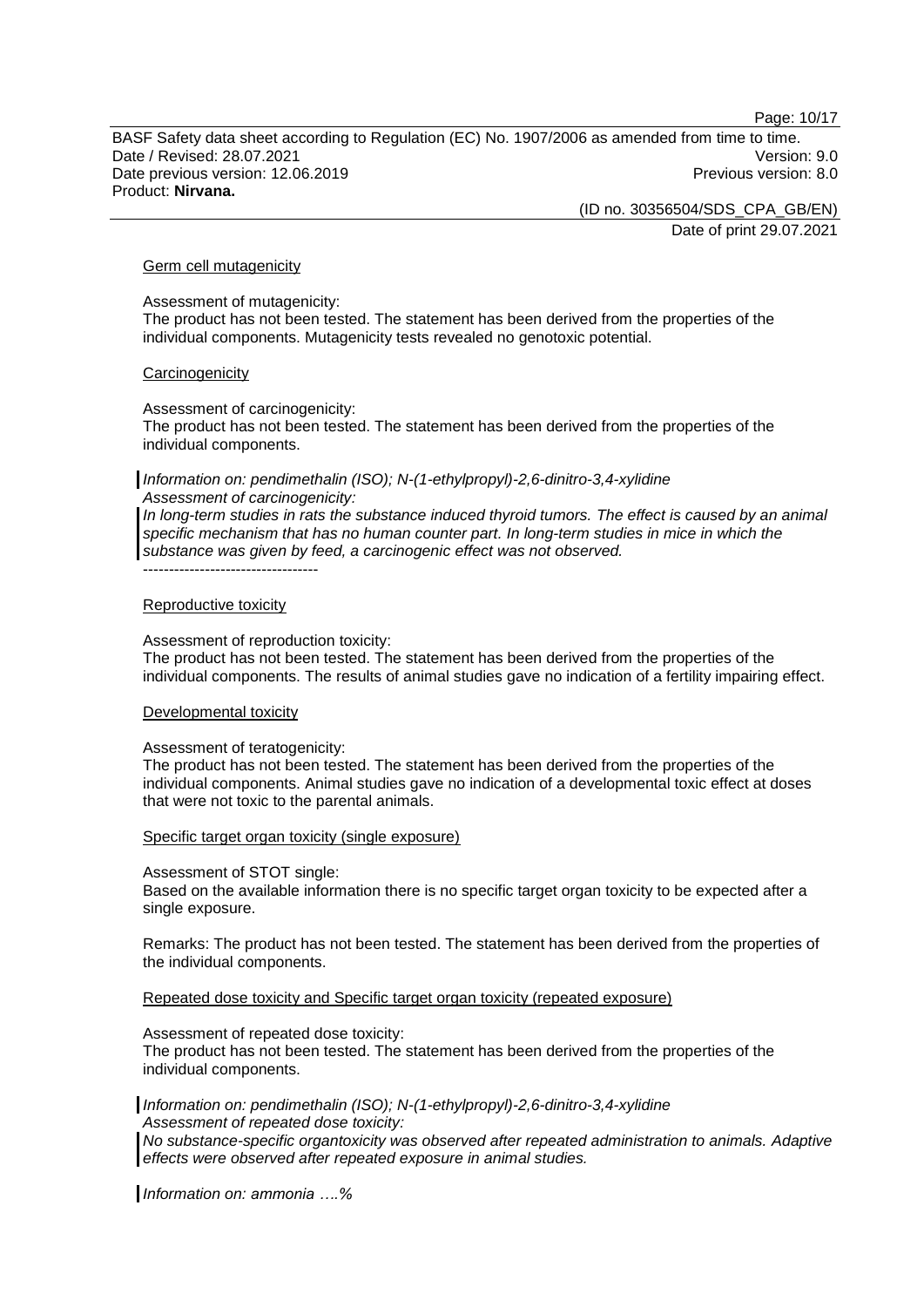Page: 11/17

BASF Safety data sheet according to Regulation (EC) No. 1907/2006 as amended from time to time. Date / Revised: 28.07.2021 Version: 9.0 Date previous version: 12.06.2019 **Previous version: 8.0** Previous version: 8.0 Product: **Nirvana.**

(ID no. 30356504/SDS\_CPA\_GB/EN)

Date of print 29.07.2021

*Assessment of repeated dose toxicity: After repeated administration the prominent effect is the induction of corrosion.* ----------------------------------

#### Aspiration hazard

The product has not been tested. The statement has been derived from the properties of the individual components. No aspiration hazard expected.

#### Other relevant toxicity information

Misuse can be harmful to health.

# **SECTION 12: Ecological Information**

### **12.1. Toxicity**

Assessment of aquatic toxicity: Very toxic to aquatic life with long lasting effects.

Toxicity to fish: LC50 (96 h) 0.87 mg/l, Oncorhynchus mykiss

Aquatic invertebrates: EC50 (48 h) 2.4 mg/l, daphnia

Aquatic plants: EC50 (72 h) 0.26 mg/l (growth rate), Pseudokirchneriella subcapitata (OECD Guideline 201)

EC10 (72 h) 0.044 mg/l (growth rate), Pseudokirchneriella subcapitata

# **12.2. Persistence and degradability**

Assessment biodegradation and elimination (H2O): The product has not been tested. The statement has been derived from the properties of the individual components.

*Information on: pendimethalin (ISO); N-(1-ethylpropyl)-2,6-dinitro-3,4-xylidine Assessment biodegradation and elimination (H2O): Not readily biodegradable (by OECD criteria).*

*Information on: imazamox (ISO); (RS)-2-(4-isopropyl-4-methyl-5-oxo-2-imidazolin-2-yl)-5 methoxymethylnicotinic acid Assessment biodegradation and elimination (H2O): Not readily biodegradable (by OECD criteria).* ----------------------------------

# **12.3. Bioaccumulative potential**

Assessment bioaccumulation potential: The product has not been tested. The statement has been derived from the properties of the individual components.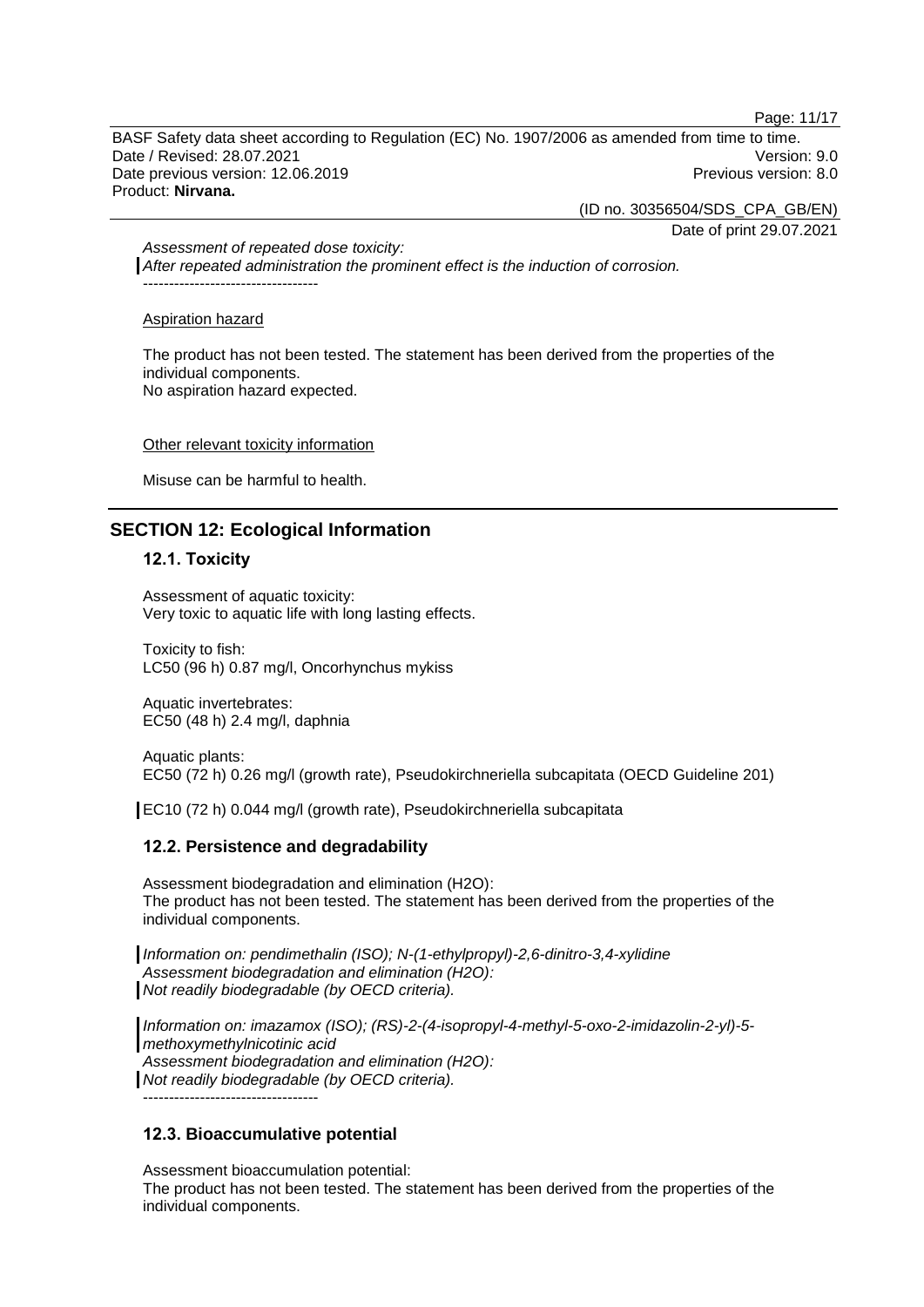Page: 12/17

BASF Safety data sheet according to Regulation (EC) No. 1907/2006 as amended from time to time. Date / Revised: 28.07.2021 Version: 9.0 Date previous version: 12.06.2019 **Previous version: 8.0** Previous version: 8.0 Product: **Nirvana.**

> (ID no. 30356504/SDS\_CPA\_GB/EN) Date of print 29.07.2021

*Information on: pendimethalin (ISO); N-(1-ethylpropyl)-2,6-dinitro-3,4-xylidine Bioaccumulation potential:*

*Bioconcentration factor (BCF): 3,300 Based on a weight of evidence, the compound will not bioaccumulate.*

*Information on: imazamox (ISO); (RS)-2-(4-isopropyl-4-methyl-5-oxo-2-imidazolin-2-yl)-5 methoxymethylnicotinic acid Bioaccumulation potential:*

*Bioconcentration factor (BCF): < 1, Lepomis macrochirus (OECD-Guideline 305) Does not accumulate in organisms.* ----------------------------------

# **12.4. Mobility in soil**

Assessment transport between environmental compartments: Adsorption in soil: The product has not been tested. The statement has been derived from the properties of the individual components.

*Information on: pendimethalin (ISO); N-(1-ethylpropyl)-2,6-dinitro-3,4-xylidine Assessment transport between environmental compartments: Volatility: The substance will slowly evaporate into the atmosphere from the water surface. Adsorption in soil: Following exposure to soil, adsorption to solid soil particles is probable, therefore contamination of groundwater is not expected.*

*Information on: imazamox (ISO); (RS)-2-(4-isopropyl-4-methyl-5-oxo-2-imidazolin-2-yl)-5 methoxymethylnicotinic acid*

*Assessment transport between environmental compartments:*

*Volatility: The substance will not evaporate into the atmosphere from the water surface. Adsorption in soil: Following exposure to soil, the product trickles away and can - dependant on degradation - be transported to deeper soil areas with larger water loads.* ----------------------------------

# **12.5. Results of PBT and vPvB assessment**

The product does not contain a substance fulfilling the PBT (persistent/bioaccumulative/toxic) criteria or the vPvB (very persistent/very bioaccumulative) criteria.

# **12.6. Other adverse effects**

The product does not contain substances that are listed in Regulation (EC) 1005/2009 on substances that deplete the ozone layer.

# **12.7. Additional information**

Other ecotoxicological advice: Do not discharge product into the environment without control.

# **SECTION 13: Disposal Considerations**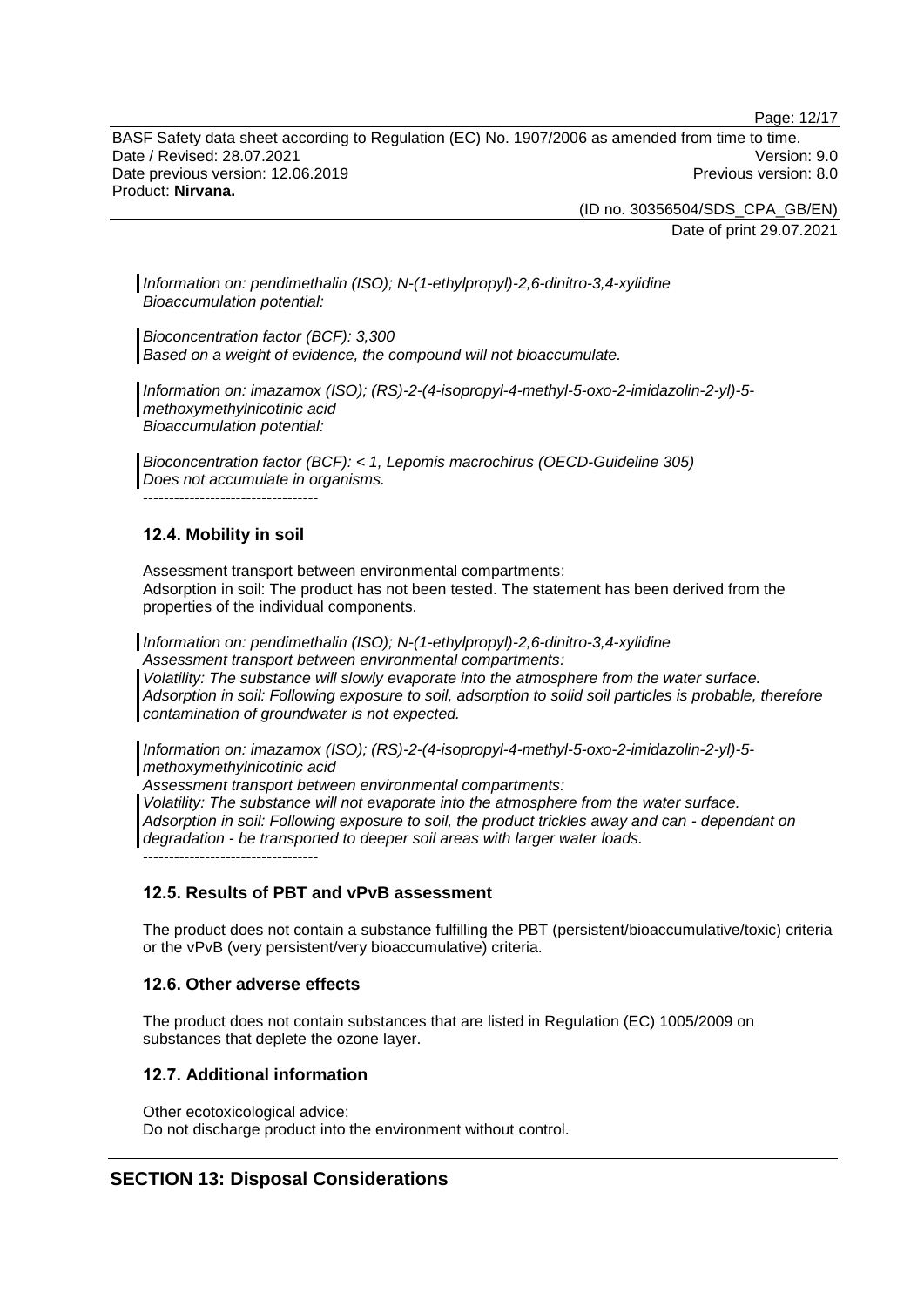Page: 13/17

BASF Safety data sheet according to Regulation (EC) No. 1907/2006 as amended from time to time. Date / Revised: 28.07.2021 Version: 9.0<br>Date previous version: 12.06.2019 Version: 9.0 Date previous version: 12.06.2019 Product: **Nirvana.**

> (ID no. 30356504/SDS\_CPA\_GB/EN) Date of print 29.07.2021

### **13.1. Waste treatment methods**

Must be disposed of or incinerated in accordance with local regulations.

The UK Environmental Protection (Duty of Care) Regulations (EP) and amendments should be noted (United Kingdom).

This product and any uncleaned containers must be disposed of as hazardous waste in accordance with the 2005 Hazardous Waste Regulations and amendments (United Kingdom)

Contaminated packaging:

Contaminated packaging should be emptied as far as possible and disposed of in the same manner as the substance/product.

# **SECTION 14: Transport Information**

#### **Land transport**

#### ADR

| UN number<br>UN proper shipping name:<br>Transport hazard class(es):<br>Packing group:<br>Environmental hazards:<br>Special precautions for<br>user: | <b>UN3082</b><br>ENVIRONMENTALLY HAZARDOUS SUBSTANCE, LIQUID,<br>N.O.S. (contains PENDIMETHALIN, IMAZAMOX)<br>9. EHSM<br>Ш<br>ves<br>None known |
|------------------------------------------------------------------------------------------------------------------------------------------------------|-------------------------------------------------------------------------------------------------------------------------------------------------|
| <b>RID</b>                                                                                                                                           |                                                                                                                                                 |
| UN number<br>UN proper shipping name:                                                                                                                | <b>UN3082</b><br>ENVIRONMENTALLY HAZARDOUS SUBSTANCE, LIQUID,<br>N.O.S. (contains PENDIMETHALIN, IMAZAMOX)                                      |
| Transport hazard class(es):<br>Packing group:<br>Environmental hazards:<br>Special precautions for<br>user:                                          | 9, EHSM<br>Ш<br>ves<br>None known                                                                                                               |
| <b>Inland waterway transport</b><br><b>ADN</b>                                                                                                       |                                                                                                                                                 |
| UN number<br>UN proper shipping name:                                                                                                                | <b>UN3082</b><br>ENVIRONMENTALLY HAZARDOUS SUBSTANCE, LIQUID,<br>N.O.S. (contains PENDIMETHALIN, IMAZAMOX)                                      |
| Transport hazard class(es):<br>Packing group:<br>Environmental hazards:<br>Special precautions for<br>user:                                          | 9, EHSM<br>Ш<br>yes<br>None known                                                                                                               |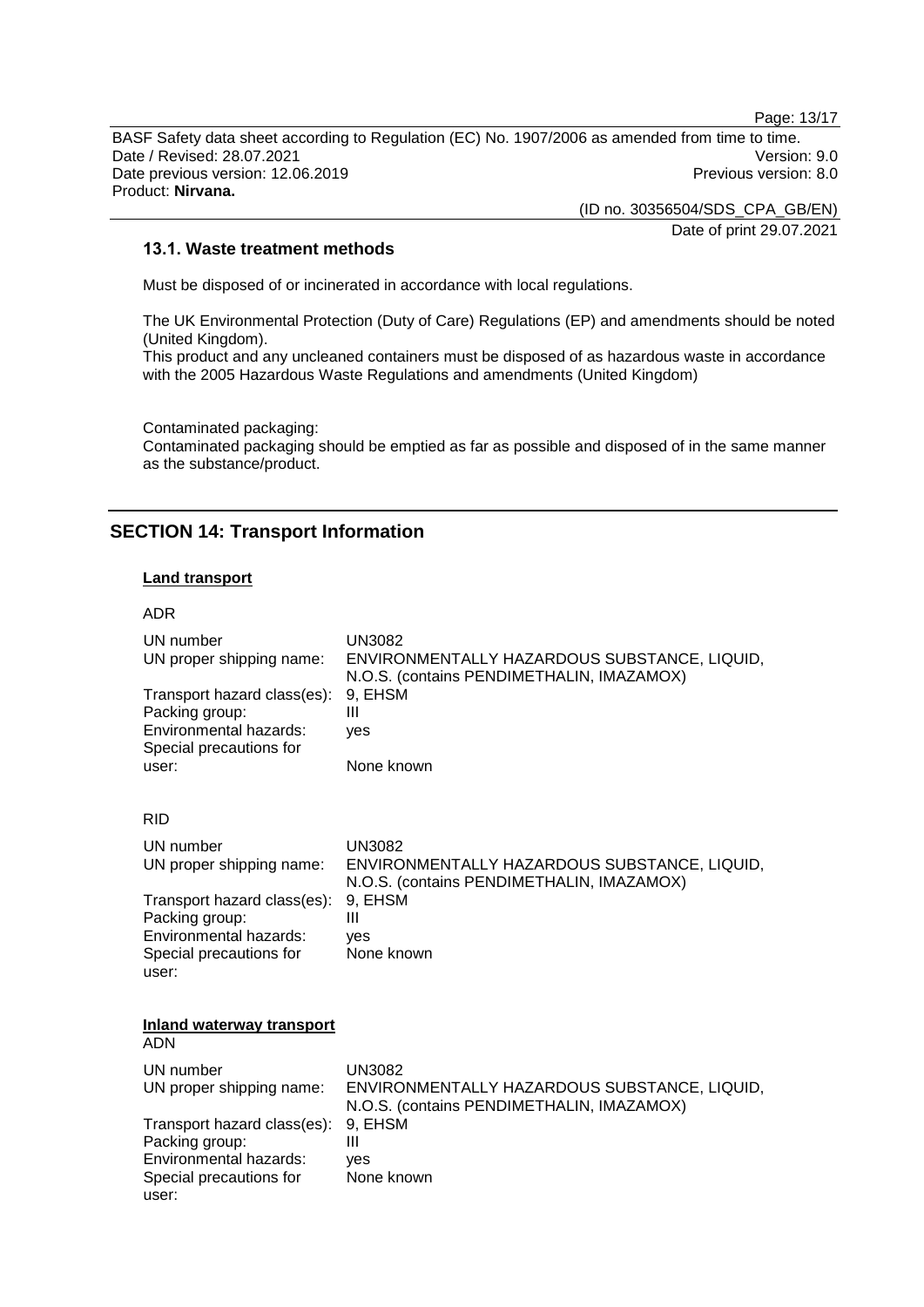Page: 14/17

BASF Safety data sheet according to Regulation (EC) No. 1907/2006 as amended from time to time. Date / Revised: 28.07.2021 Version: 9.0<br>Date previous version: 12.06.2019 Version: 9.0 Date previous version: 12.06.2019 Product: **Nirvana.**

(ID no. 30356504/SDS\_CPA\_GB/EN)

Date of print 29.07.2021

Transport in inland waterway vessel Not evaluated

# **Sea transport**

IMDG

| UN number:<br>UN proper shipping name: | UN 3082<br>ENVIRONMENTALLY HAZARDOUS SUBSTANCE, LIQUID, |
|----------------------------------------|---------------------------------------------------------|
|                                        | N.O.S. (contains PENDIMETHALIN, IMAZAMOX)               |
| Transport hazard class(es):            | 9, EHSM                                                 |
| Packing group:                         | Ш                                                       |
| Environmental hazards:                 | ves                                                     |
|                                        | Marine pollutant: YES                                   |
| Special precautions for<br>user:       | None known                                              |

### **Air transport**

IATA/ICAO

| UN number:<br>UN proper shipping name: | UN 3082<br>ENVIRONMENTALLY HAZARDOUS SUBSTANCE, LIQUID, |
|----------------------------------------|---------------------------------------------------------|
|                                        | N.O.S. (contains PENDIMETHALIN, IMAZAMOX)               |
| Transport hazard class(es): 9, EHSM    |                                                         |
| Packing group:                         | Ш                                                       |
| Environmental hazards:                 | ves                                                     |
| Special precautions for                | None known                                              |
| user:                                  |                                                         |

# **14.1. UN number**

See corresponding entries for "UN number" for the respective regulations in the tables above.

#### **14.2. UN proper shipping name**

See corresponding entries for "UN proper shipping name" for the respective regulations in the tables above.

### **14.3. Transport hazard class(es)**

See corresponding entries for "Transport hazard class(es)" for the respective regulations in the tables above.

### **14.4. Packing group**

See corresponding entries for "Packing group" for the respective regulations in the tables above.

# **14.5. Environmental hazards**

See corresponding entries for "Environmental hazards" for the respective regulations in the tables above.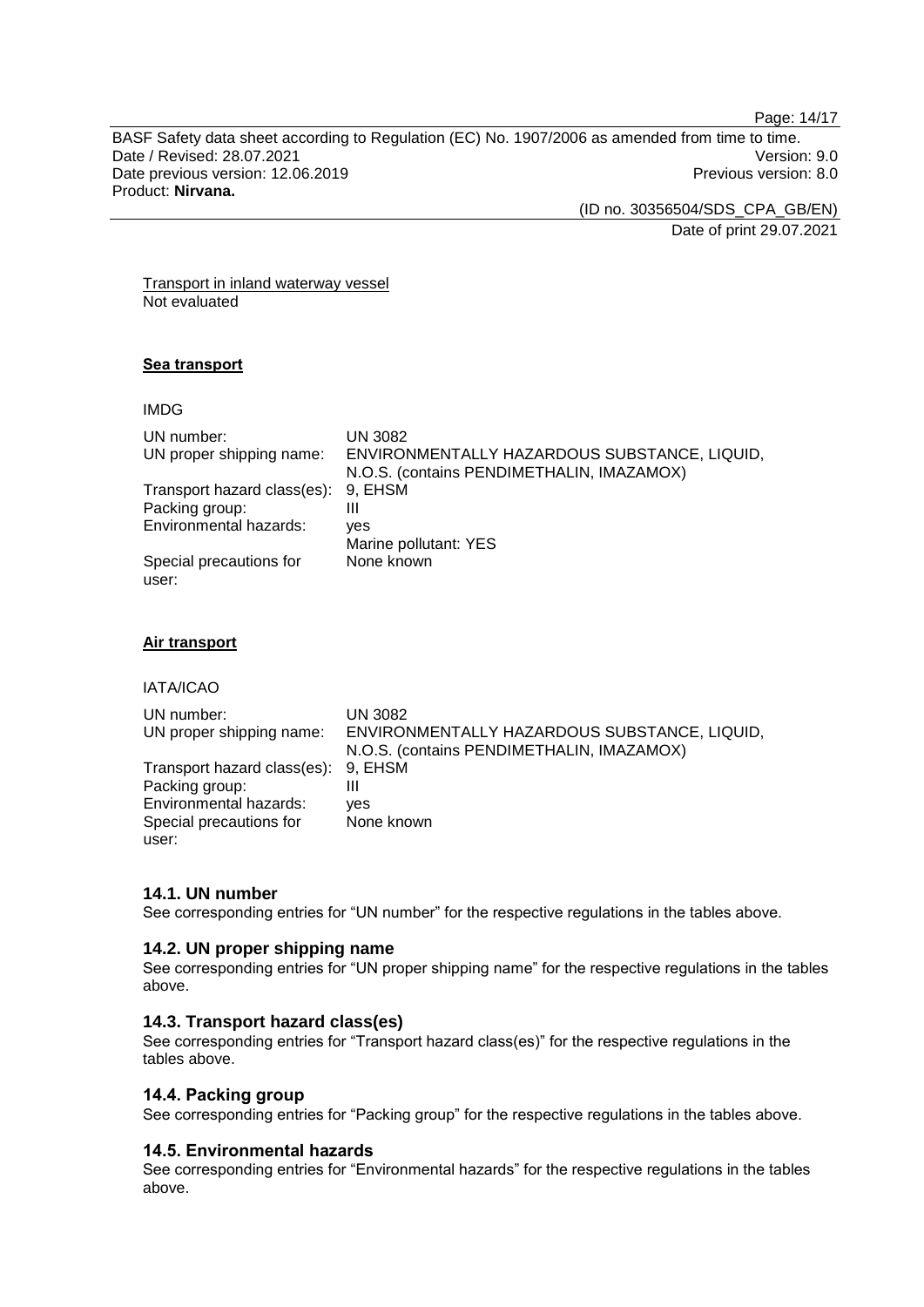Page: 15/17

BASF Safety data sheet according to Regulation (EC) No. 1907/2006 as amended from time to time. Date / Revised: 28.07.2021 Version: 9.0 Date previous version: 12.06.2019 **Previous version: 8.0** Previous version: 8.0 Product: **Nirvana.**

(ID no. 30356504/SDS\_CPA\_GB/EN)

Date of print 29.07.2021

# **14.6. Special precautions for user**

See corresponding entries for "Special precautions for user" for the respective regulations in the tables above.

# **14.7. Transport in bulk according to Annex II of MARPOL and the IBC Code**

| Regulation:         | Not evaluated |
|---------------------|---------------|
| Shipment approved:  | Not evaluated |
| Pollution name:     | Not evaluated |
| Pollution category: | Not evaluated |
| Ship Type:          | Not evaluated |
|                     |               |

#### **Further information**

This product is subject to the most recent edition of "The Carriage of Dangerous Goods and Use of Transportable Pressure Equipment Regulations" and their amendments (United Kingdom). Product may be shipped as non-hazardous in suitable packages containing a net quantity of 5 L or less under the provisions of various regulatory agencies: ADR, RID, ADN: Special Provision 375; IMDG: 2.10.2.7; IATA: A197; TDG: Special Provision 99(2); 49CFR: §171.4 (c) (2) and also the Special Provision 375 in Appendix B which is regulated in China "Regulations Concerning Road Transportation of Dangerous Goods Part 3 Part 3: Index of dangerous goods name and transportation requirements" (JT/T 617.3)

This product is subject to the most recent edition of "The Carriage of Dangerous Goods and Use of Transportable Pressure Equipment Regulations" and their amendments (United Kingdom).

# **SECTION 15: Regulatory Information**

### **15.1. Safety, health and environmental regulations/legislation specific for the substance or mixture**

#### Prohibitions, Restrictions and Authorizations

Annex XVII of Regulation (EC) No 1907/2006: Number on List: 3

Restrictions of Regulation (EC) No 1907/2006, Annex XVII, do not apply for the intended use(s) of the product given in this SDS.

Directive 2012/18/EU - Control of Major Accident Hazards involving dangerous substances (EU): List entry in regulation: E1

This product is classified under the European CLP Regulation. (United Kingdom) The data should be considered when making any assessment under the Control of Substances Hazardous to Health Regulations (COSHH), and related guidance, for example, 'COSHH Essentials' (United Kingdom).

This product may be subject to the Control of Major Accident Hazards Regulations (COMAH), and amendments if specific threshold tonnages are exceeded (United Kingdom).

# **15.2. Chemical Safety Assessment**

Advice on product handling can be found in sections 7 and 8 of this safety data sheet.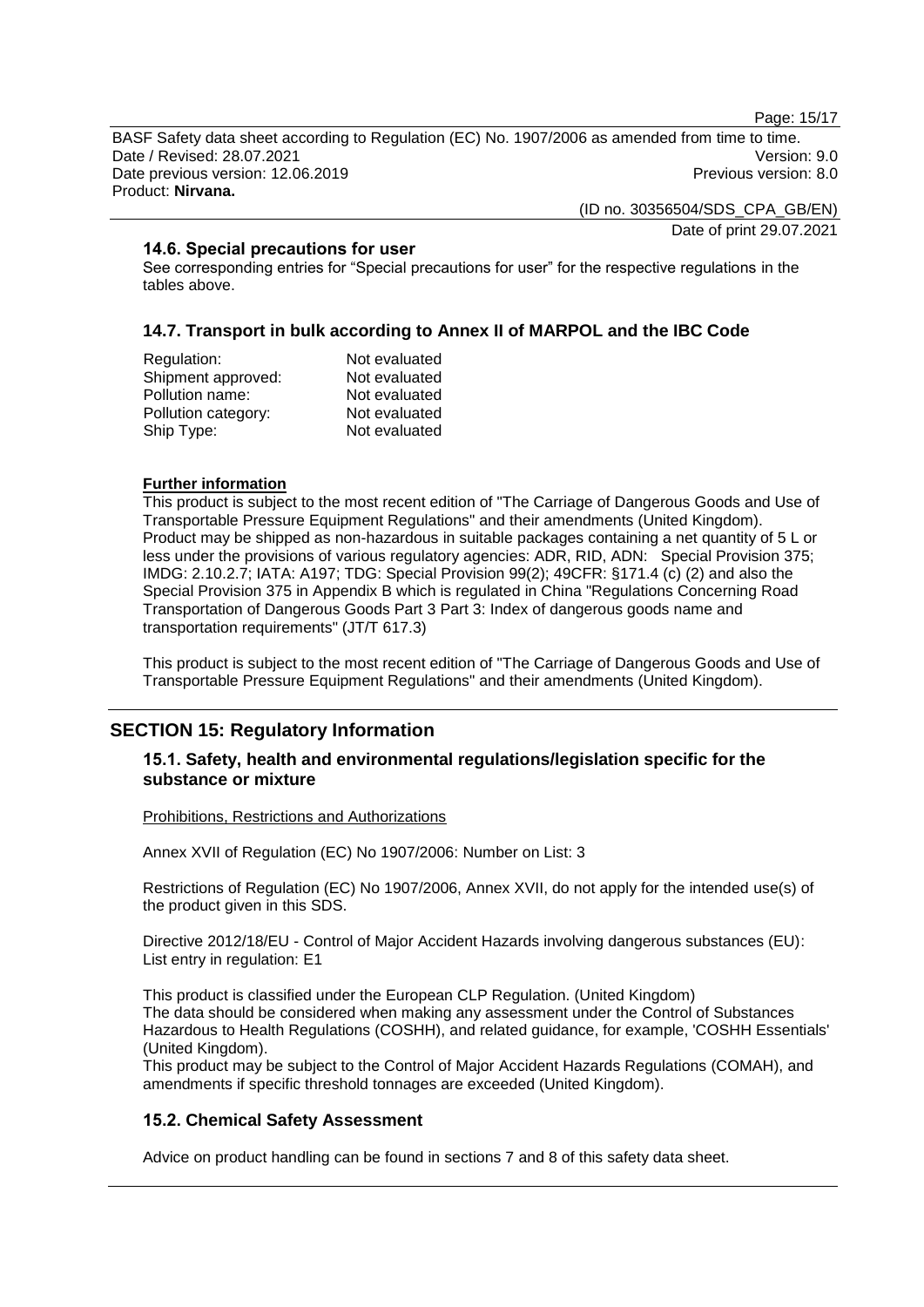Page: 16/17

BASF Safety data sheet according to Regulation (EC) No. 1907/2006 as amended from time to time. Date / Revised: 28.07.2021 Version: 9.0 Date previous version: 12.06.2019 **Previous version: 8.0** Previous version: 8.0 Product: **Nirvana.**

(ID no. 30356504/SDS\_CPA\_GB/EN)

Date of print 29.07.2021

# **SECTION 16: Other Information**

For proper and safe use of this product, please refer to the approval conditions laid down on the product label.

|                        | <u>Full text of the classifications, including the hazard classes and the hazard statements, if mentioned</u> |
|------------------------|---------------------------------------------------------------------------------------------------------------|
| in section 2 or 3:     |                                                                                                               |
| Skin Sens.             | Skin sensitization                                                                                            |
| <b>Aquatic Acute</b>   | Hazardous to the aquatic environment - acute                                                                  |
| <b>Aquatic Chronic</b> | Hazardous to the aquatic environment - chronic                                                                |
| Asp. Tox.              | Aspiration hazard                                                                                             |
| Skin Corr./Irrit.      | Skin corrosion/irritation                                                                                     |
| Eye Dam./Irrit.        | Serious eye damage/eye irritation                                                                             |
| <b>STOT SE</b>         | Specific target organ toxicity — single exposure                                                              |
| H317                   | May cause an allergic skin reaction.                                                                          |
| H400                   | Very toxic to aquatic life.                                                                                   |
| H410                   | Very toxic to aquatic life with long lasting effects.                                                         |
| EUH401                 | To avoid risks to human health and the environment, comply with the                                           |
|                        | instructions for use.                                                                                         |
| H304                   | May be fatal if swallowed and enters airways.                                                                 |
| H411                   | Toxic to aquatic life with long lasting effects.                                                              |
| H319                   | Causes serious eye irritation.                                                                                |
| H315                   | Causes skin irritation.                                                                                       |
| H335                   | May cause respiratory irritation.                                                                             |
| H314                   | Causes severe skin burns and eye damage.                                                                      |
| <b>EUH066</b>          | Repeated exposure may cause skin dryness or cracking.                                                         |

#### Abbreviations

ADR = The European Agreement concerning the International Carriage of Dangerous Goods by Road. ADN = The European Agreement concerning the International Carriage of Dangerous Goods by Inland waterways. ATE = Acute Toxicity Estimates. CAO = Cargo Aircraft Only. CAS = Chemical Abstract Service. CLP = Classification, Labelling and Packaging of substances and mixtures. DIN = German national organization for standardization. DNEL = Derived No Effect Level. EC50 = Effective concentration median for 50% of the population.  $EC =$  European Community.  $EN =$  European Standards. IARC = International Agency for Research on Cancer. IATA = International Air Transport Association. IBC-Code = Intermediate Bulk Container code. IMDG = International Maritime Dangerous Goods Code. ISO = International Organization for Standardization. STEL = Short-Term Exposure Limit. LC50 = Lethal concentration median for 50% of the population. LD50 = Lethal dose median for 50% of the population. TLV = Threshold Limit Value. MARPOL = The International Convention for the Prevention of Pollution from Ships. NEN = Dutch Norm. NOEC = No Observed Effect Concentration. OEL = Occupational Exposure Limit. OECD = Organization for Economic Cooperation and Development. PBT = Persistent, Bioaccumulative and Toxic. PNEC = Predicted No Effect Level. PPM = Parts per million. RID = The European Agreement concerning the International Carriage of Dangerous Goods by Rail. TWA = Time Weight Average. UN-number = UN number at transport. vPvB = very Persistent and very Bioaccumulative.

The data contained in this safety data sheet are based on our current knowledge and experience and describe the product only with regard to safety requirements. This safety data sheet is neither a Certificate of Analysis (CoA) nor technical data sheet and shall not be mistaken for a specification agreement. Identified uses in this safety data sheet do neither represent an agreement on the corresponding contractual quality of the substance/mixture nor a contractually designated use. It is the responsibility of the recipient of the product to ensure any proprietary rights and existing laws and legislation are observed.